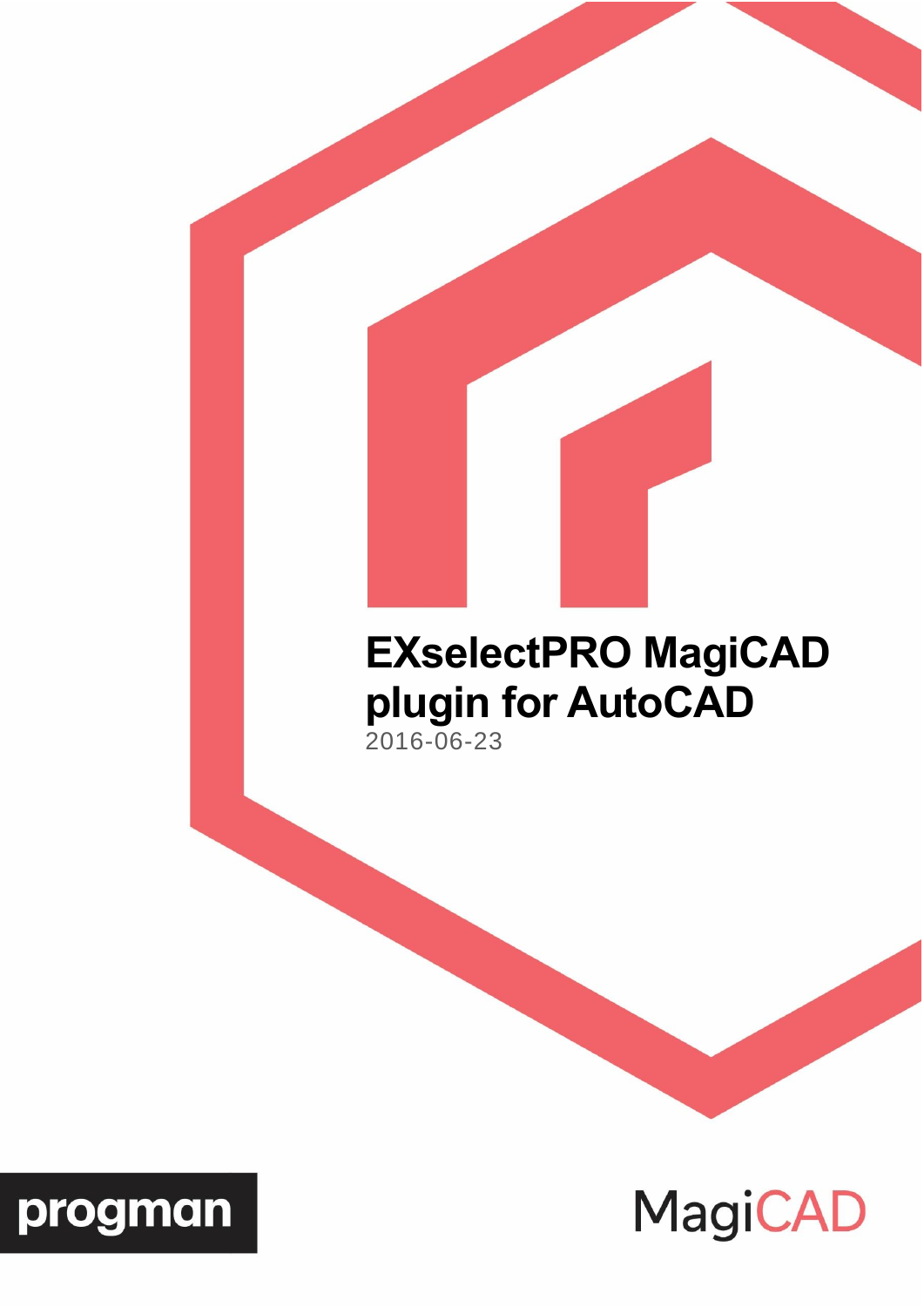

## **CONTENTS**

| $\label{eq:1} \emph{Instantalation} \,\, \ldots \,\, \ldots \,\, \ldots \,\, \ldots \,\, \ldots \,\, \ldots \,\, \ldots \,\, \ldots \,\, \ldots \,\, \ldots \,\, \ldots \,\, \ldots \,\, \ldots \,\, \ldots \,\, \ldots \,\, \ldots \,\, \ldots \,\, \ldots \,\, \ldots \,\, \ldots \,\, \ldots \,\, \ldots \,\, \ldots \,\, \ldots \,\, \ldots \,\, \ldots \,\, \ldots \,\, \ldots \,\, \ldots \,\, \ldots \,\, \ldots \,\, \ldots \,\, \ldots \,\, \ldots \$ |  |
|----------------------------------------------------------------------------------------------------------------------------------------------------------------------------------------------------------------------------------------------------------------------------------------------------------------------------------------------------------------------------------------------------------------------------------------------------------------|--|
|                                                                                                                                                                                                                                                                                                                                                                                                                                                                |  |
|                                                                                                                                                                                                                                                                                                                                                                                                                                                                |  |
|                                                                                                                                                                                                                                                                                                                                                                                                                                                                |  |
|                                                                                                                                                                                                                                                                                                                                                                                                                                                                |  |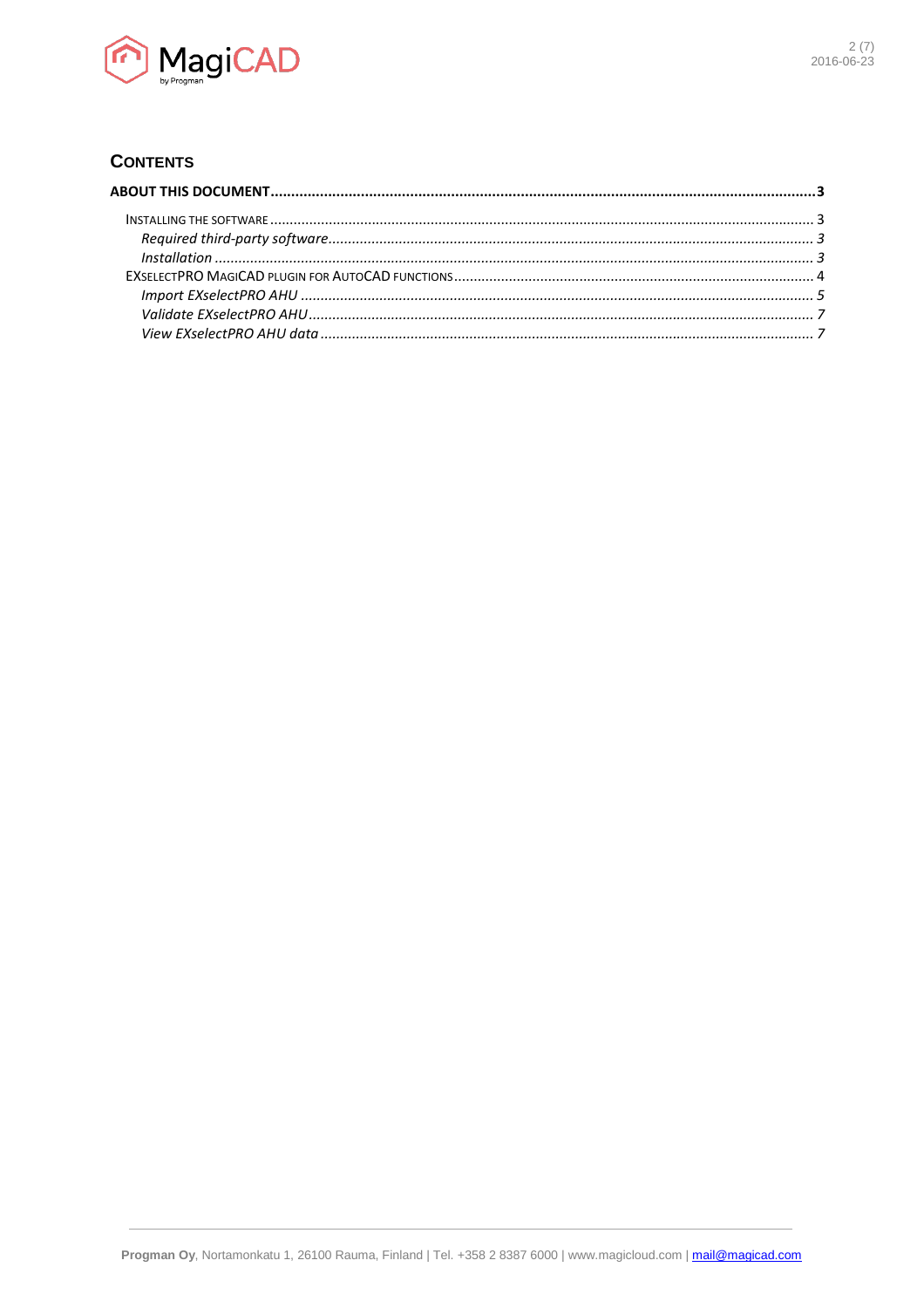

## <span id="page-2-0"></span>**ABOUT THIS DOCUMENT**

This document contains instructions on using *EXselectPRO MagiCAD plugin for AutoCAD*. Plugins allows inserting Exhausto air handling units into to MagiCAD or AutoCAD drawing.

## <span id="page-2-1"></span>**INSTALLING THE SOFTWARE**

## <span id="page-2-2"></span>**Required third-party software**

EXselectPRO MagiCAD plugin for AutoCAD works with the following MagiCAD for AutoCAD versions

- MagiCAD for AutoCAD 2015.11 (with AutoCAD 2013-2016) or
- MagiCAD for AutoCAD 2016.4 (with AutoCAD 2013-2017) or
- AutoCAD 2013-2016

#### <span id="page-2-3"></span>**Installation**

- 1. Download setup file from [https://portal.magicad.com/download/ProductSearch?searchStr=Exhausto&platform=&productC](https://portal.magicad.com/download/ProductSearch?searchStr=Exhausto&platform=&productClass=&activationId=&categoryId=3) [lass=&activationId=&categoryId=3](https://portal.magicad.com/download/ProductSearch?searchStr=Exhausto&platform=&productClass=&activationId=&categoryId=3)
- 2. Install EXselectPRO MagiCAD plugin.

Administrator privileges are recommended for installation. **Note if you have several AutoCAD versions on your workstation:**

Before you run the installation program, start MagiCAD to make sure that *EXselectPRO MagiCAD Plugin* installs on the same AutoCAD platform as MagiCAD.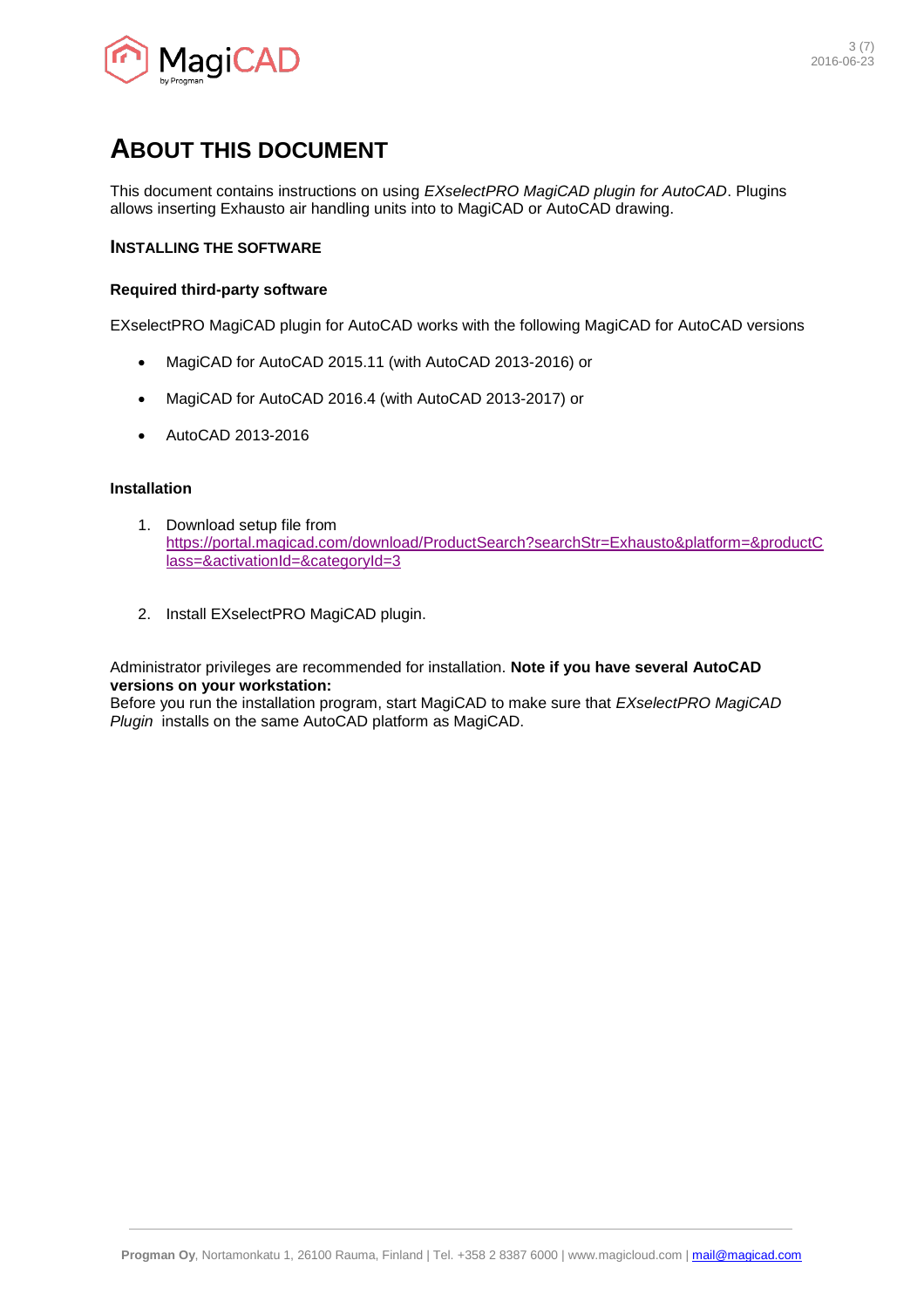

## <span id="page-3-0"></span>**EXSELECTPRO MAGICAD PLUGIN FOR AUTOCAD FUNCTIONS**

### **Main functions**

Plugin contains the following functions:



Opens the File Open dialog from where user can select MagiCAD AHU import file. These MagiCAD AHU import files can be exported from Exhausto's air handling unit dimensioning software EXselectPRO. User can insert air handling units included in selected file into MagiCAD drawing.



Validates Exhausto air handling unit. Validates the selected air handling unit against the current working point. If working point has changed significantly, it is recommended to re-dimension the AHU in ExSelectPro with the updated working point.



Allows user to view technical data of the selected product. The selected product can be air handling unit or duct component which is dimensioned by EXselectPRO.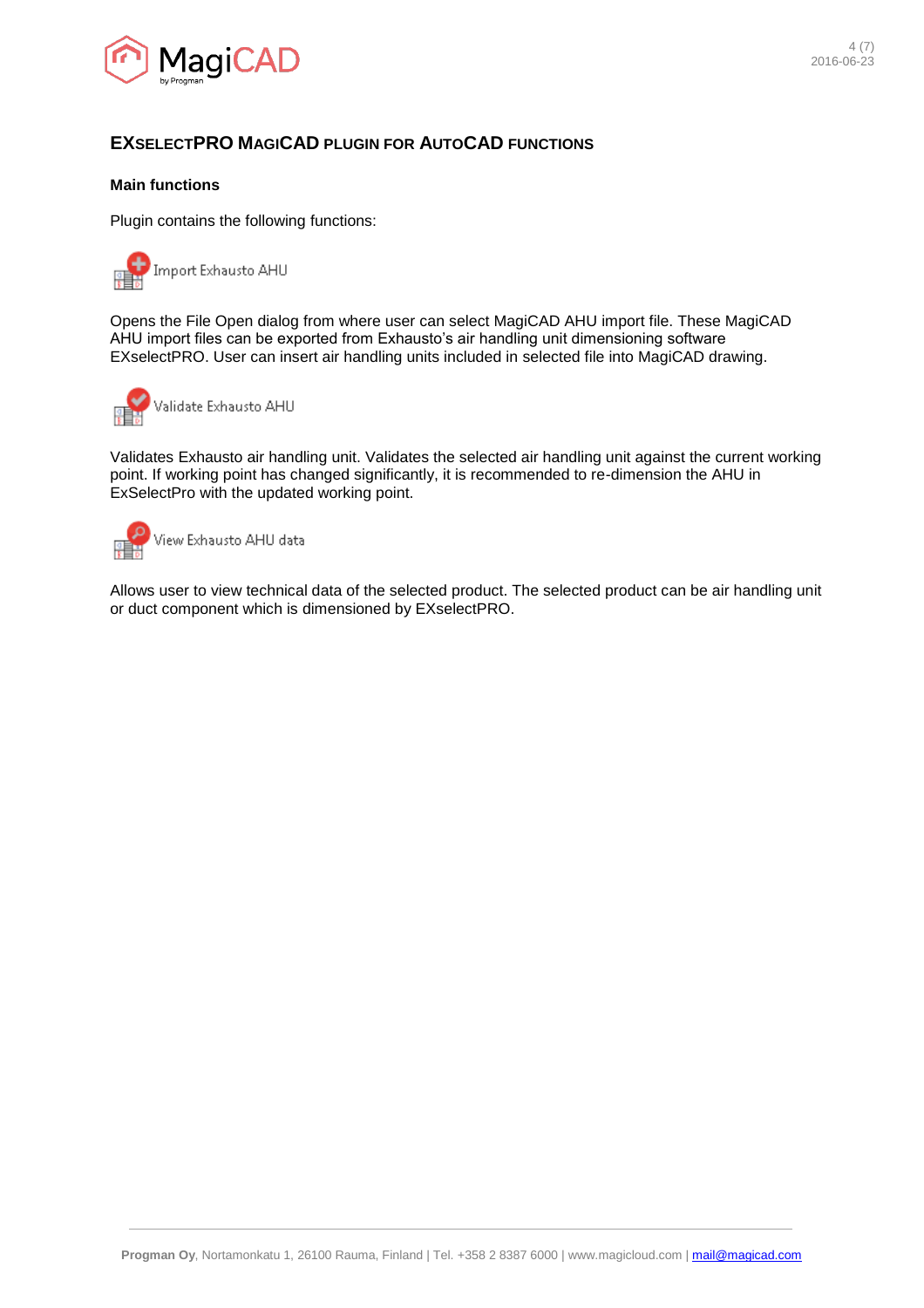

## <span id="page-4-0"></span>**Import EXselectPRO AHU**



Follow these steps for Importing EXselectPRO's air handling unit into MagiCAD drawing:

- 1. Before Import EXselectPRO AHU -operation from the plugin is used, air handling unit(s) needs to be first exported from EXselectPRO. This part is can be done for example by Exhausto. They will then deliver the exported file to designer. Thus, designers do not necessarily need to use EXselectPRO in order to use this functionality.
- 2. Click *Import EXselectPRO AHU* button from plugin's ribbon panel in AutoCAD. If MagiCAD is installed, plugin ribbon panel is located in MagiCAD plugins tab.

| A Open                                                                                                                                              |        |                                                                         |                           |                                  |        | $\mathbf{x}$             |
|-----------------------------------------------------------------------------------------------------------------------------------------------------|--------|-------------------------------------------------------------------------|---------------------------|----------------------------------|--------|--------------------------|
| Favorites                                                                                                                                           |        |                                                                         | $\mathbf{v}$ $\mathbf{t}$ | Search Favorites                 |        | م                        |
| Organize $\blacktriangledown$                                                                                                                       |        |                                                                         |                           | $rac{c}{M}$ = $\rightarrow$      | π      | $\odot$                  |
| <b>4 X</b> Favorites<br>Desktop<br>Downloads<br>Uń.<br><b>Recent Places</b><br>99<br>A360 Drive<br>$\Rightarrow$                                    | ▲<br>Ξ | A360 Drive<br>Shortcut<br>809 bytes<br>Desktop<br>Shortcut<br>432 bytes |                           |                                  |        |                          |
| 4 Libraries<br>B<br>Documents<br>Þ<br>Music<br>Þ<br>$\triangleright$ $\blacksquare$ Pictures<br>Podcasts<br>Þ<br>Subversion<br><b>M</b> Videos<br>Þ |        | Downloads<br>Shortcut<br>839 bytes                                      |                           |                                  |        |                          |
| File name:                                                                                                                                          |        |                                                                         | $\overline{\phantom{a}}$  | MagiCAD Ahu File (*.mah)<br>Qpen | Cancel | $\overline{\phantom{a}}$ |

3. User should browse to the folder where export file is located. EXselectPRO generates .mahfiles which are supported by this plugin.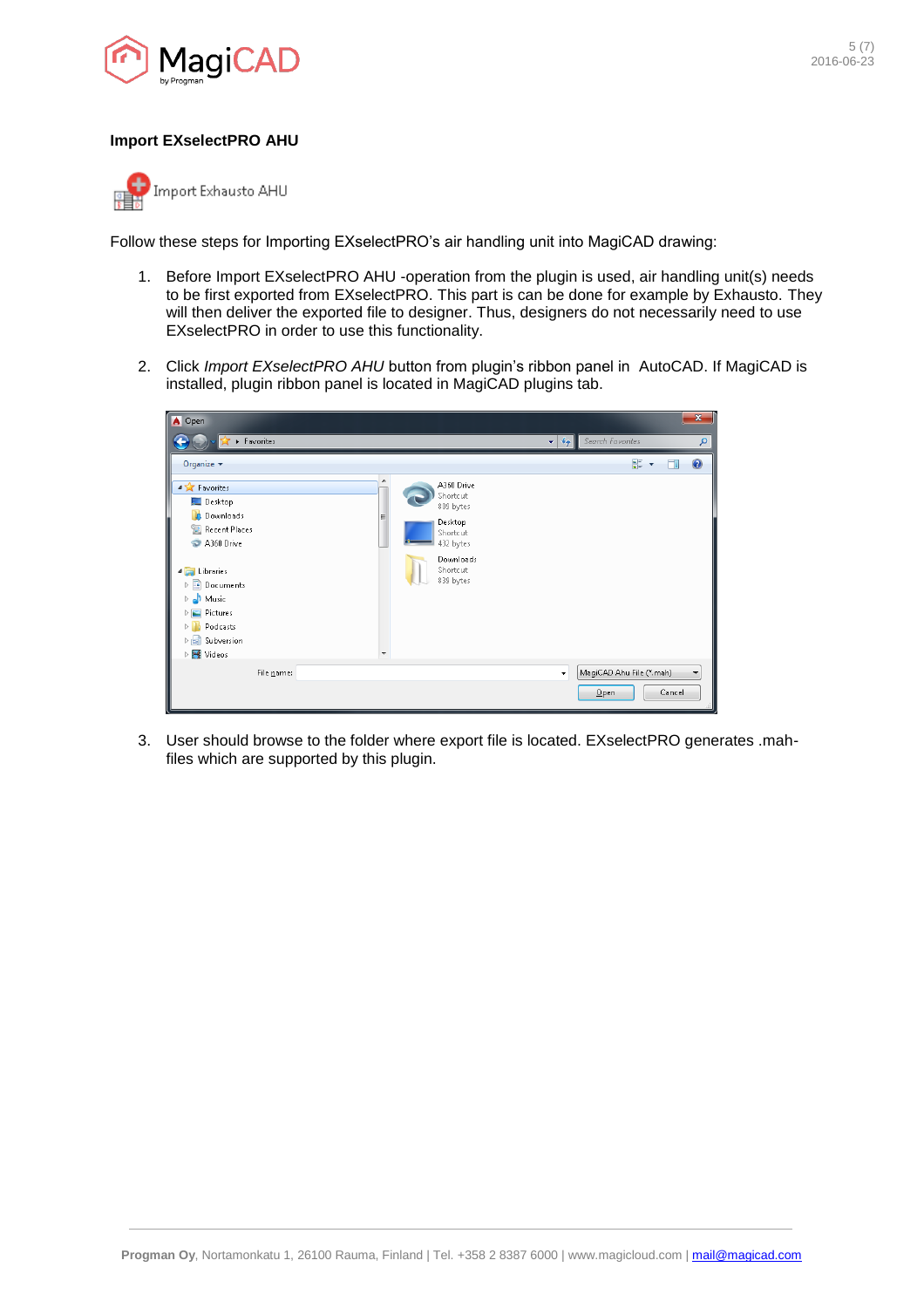

4. Once user has chosen the file and clicked open button, available products are loaded into installation dialog:

| <b>EXHAUSTO</b>                                                                                                                                            | A EXselectPRO MagiCAD plugin for AutoCAD - 2016.5.1.0                                                                                   |                                                                                          |                                                                              | أوكوركو<br>$\mathbf{x}$ |
|------------------------------------------------------------------------------------------------------------------------------------------------------------|-----------------------------------------------------------------------------------------------------------------------------------------|------------------------------------------------------------------------------------------|------------------------------------------------------------------------------|-------------------------|
| V Insert<br>Anlæg 1<br>Ahu system<br>Outdoor system<br>Supply system<br><b>Extract system</b><br><b>Exhaust system</b><br>Heating system<br>Cooling system | Supply 1<br>$\overline{\phantom{a}}$<br>Outdoor air 1<br>▼<br>Supply 1<br>$\blacktriangledown$<br>Extract 1<br>۰<br>Exhaust 1<br>▼<br>v |                                                                                          | لکا کا<br>ر د پر د                                                           |                         |
| <b>Installation height</b><br>$\checkmark$<br>Heating coil water<br>Cooling coil<br>$(\checkmark)$                                                         | 0<br>mm                                                                                                                                 | Description<br>Size<br>Weight<br>Name<br><b>ETA</b><br>PDF from EXselectPRO<br>Web site: | Value<br>4070<br>1559<br>Anlæg 1<br>82,4<br>Open<br>http://www.exhausto.com/ | <b>Units</b><br>kg<br>% |
| <b>MagiCAD</b>                                                                                                                                             |                                                                                                                                         |                                                                                          | Insert                                                                       | Cancel                  |

- 5. Available products are shown in list view on the left side of the dialog. Geometry of the product is displayed on the top right side. Before installing product to drawing, user needs to first select MagiCAD system (if MagiCAD drawing is opened) for each duct connection (for each product installed to the drawing). Also installation height of the product can be defined here.
- 6. You are able to open the printout of the air handling unit by clicking "Open" link located in technical details view. Printout contains more detailed information about selected AHU.
- 7. Once MagiCAD systems have been defined for all the products, installation can be started by clicking insert button.
- 8. Products can be placed to the drawing one by one by dragging them to wanted position in the drawing.